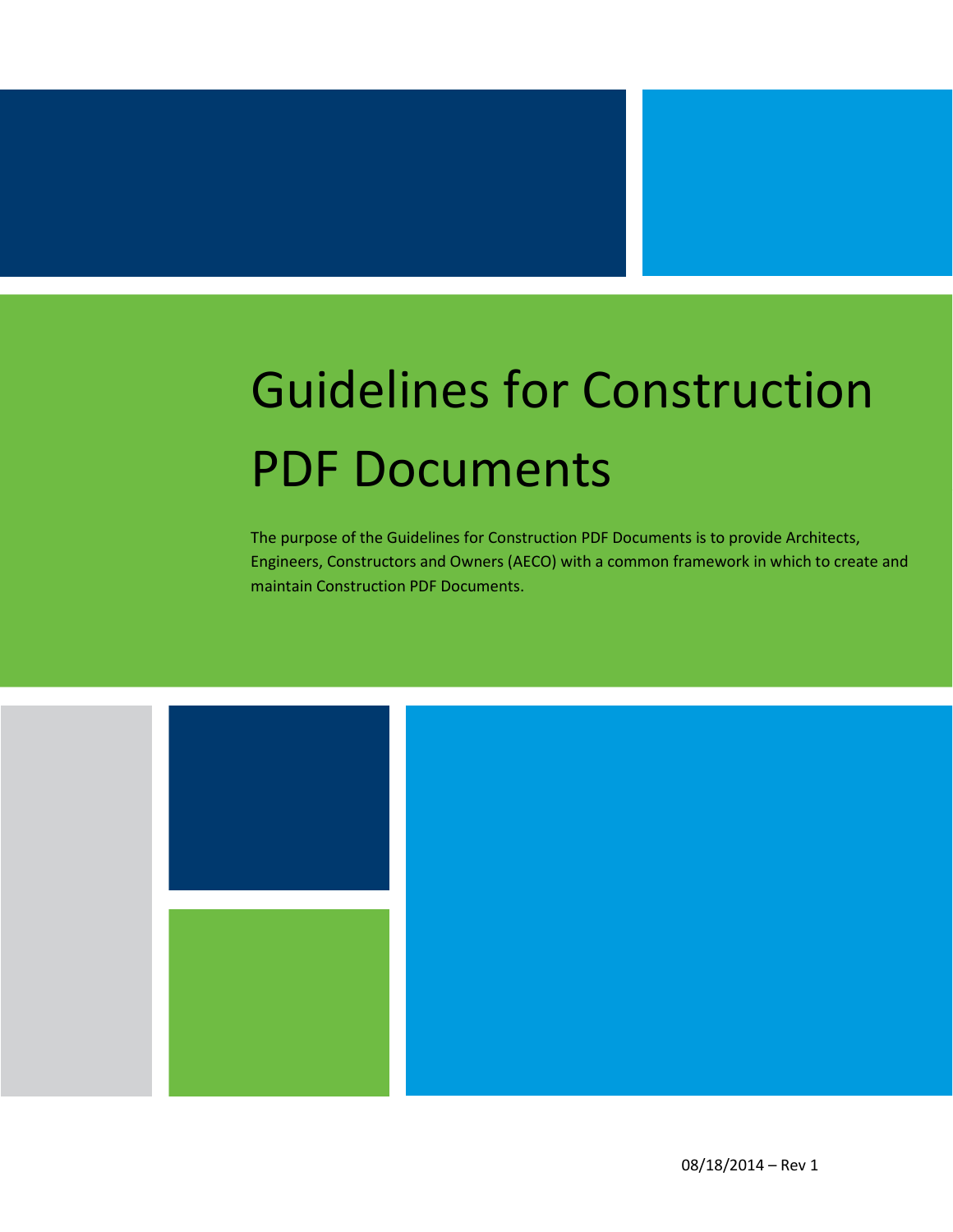## Guidelines for Construction PDF Documents

### **Scope**

The scope of this Guideline covers Construction PDF Documents created by the design professionals and contractors in support of constructing the project. This includes, but is not limited to, design drawings, design specifications, design changes, submittals, and facility operation and maintenance documentation. These guidelines are intended to supplement the documentation set forth in the team's Project Execution Plan (PxP).

#### **Use of the Guideline**

The intent is for the Project Team (ideally the AECO, including the Owner's Operation and Maintenance Personnel) to use this Guideline as points for discussion during the formation and execution of the project in order to agree upon how Construction PDF Documents are created, used and maintained on the project. By using this Guideline as a template, the Project Team can quickly gain alignment and agreement on the best solution for the project. As the Guideline was written in an informational and best practices format, each project will result in different implementation based on Project Team composition and experience with Construction PDF Documents – the important activity is that the Project Team convenes a meeting, using this Guideline as the template for discussion.

### **Specifications for PDF Construction Document Creation**

- 1. Consistency Across Disciplines
	- 1.1. In order to allow all Project Team Members to operate in the most efficient manner possible, taking advantage of operations such as document overlay, hyperlinking, sheet comparison, navigation and plan review, the following items shall be consistent across all PDFs generated for the project by all disciplines, as agreed upon at the beginning of the project and maintained throughout. As a matter of best practice, all projects should utilize a Project Execution Plan (PxP) and project specific requirements (including implementations of PDF Creation guidelines) should be documented therein. An example is available in the NBIM-US v2 & v3 section 5.3: <http://www.nationalbimstandard.org/>
		- 1.1.1. Sheet size and orientation of sheets should be consistent so that if overlaid, they align coordinate project specific requirements with NCS v5 UDS 2.2 Sheet sizes
		- 1.1.2. Consistent plot location in paper space through location of gridline intersections or other project baseline on similar sheet types amongst the set, across disciplines. For example floor plan or enlarged plan views.
		- 1.1.3. Scale of each sheet type/view to be consistent amongst the set (underground coordination), across disciplines, as agreed upon by the Project Team. Scale should be determined for each sheet type (i.e. overall plans at 1/16", partial plans at 1/8", enlarged plans at 1/4", sections at 3/4" etc.) Reference UDS Module 4 and template project worksheet.
		- 1.1.4. Consistent gridline visibility (i.e. should be consistent for navigating across all sheets, across disciplines for alignment purposes)
		- 1.1.5. Naming convention and structure should be consistent with like pages across disciplines as agreed upon by the Project Team, within the PxP (i.e., plumbing, mechanical, electrical, floor plan level 1, etc.) Please refer to the NCS Module 1 Drawing Set Organization Module 1.7 Appendix B.
- 2. Creation
	- 2.1. The goal for Creation is to streamline the flow of data for use in construction and operations while minimizing overall file size. Best practices include the following:
		- 2.1.1. PDFs should be created directly from authoring application with output quality consistent with native file format
		- 2.1.2. Use vector based lines when creating PDFs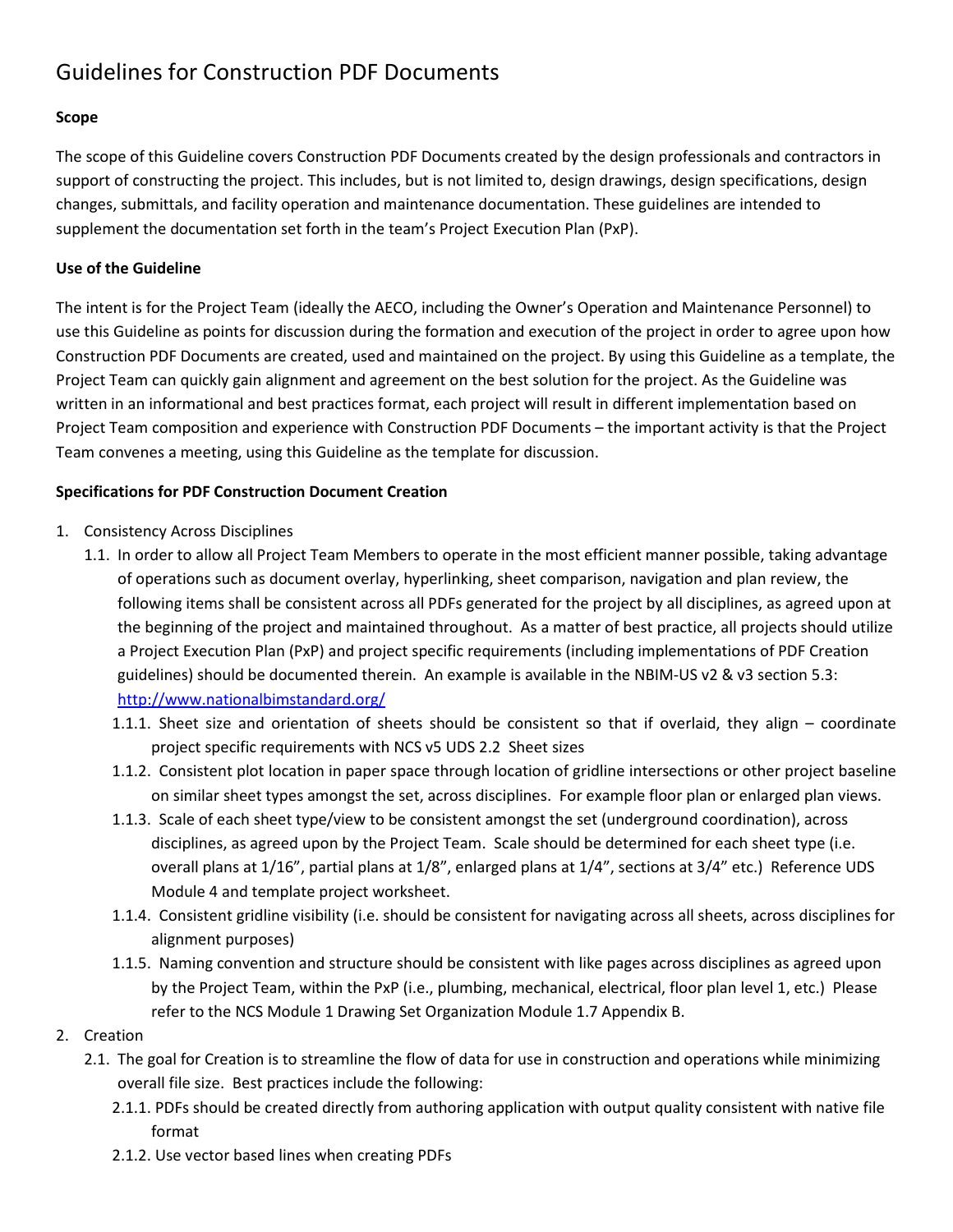2.1.2.1. Use efficient hatch fills so as not to inhibit PDF performance or increase file size. Complex line styles slow down rendering speed. Rather, simple lines styles provided within the native software program perform the best.



- 2.1.3. Use True Type fonts to allow search ability within the PDF (SHX are not searchable)
- 2.1.4.Limit information generated in PDF to what is agreed upon by the Project Team including the following
	- 2.1.4.1. Unused layers
	- 2.1.4.2. Extraneous viewports
	- 2.1.4.3. Unneeded Meta data
- 2.1.5.Maintain output scale when printing to PDF Print to Scale, avoid Fit to Page
- 3. Distribution
	- 3.1. The goal of Distribution is to enable more efficient methods for navigating PDF drawings/documents for construction and operations consisting of the following:
		- 3.1.1.The Project Team should convene a kick-off meeting to determine the method for distribution of documents throughout the project (from design through owner operations): either a single file, or multiple files (single sheet each) as is outlined and recommended in the PxP.
		- 3.1.2.The Project Team should identify the lead document manager who will be responsible for Project Team Members maintaining consistency of project documents as agreed to in accordance with this guideline.
		- 3.1.3.Each sheet should have a bookmark with the sheet name and number (e.g., A-101 First Level Floor Plan)
		- 3.1.4.If and when possible Hyperlinks created within the native application should be maintained within and between PDF sheet output
			- 3.1.4.1. Each sheet set to have a fully hyperlinked index of drawings
- 4. Maintaining Document Integrity
	- 4.1. To provide Real-time document changes to all Project Team Members, full sheet revisions should be provided when possible. Separate "sketch" documents can be incorporated into digital sets but may increase chance of misinterpretation or missed information (e.g., if a bathroom wall dimension changes, the entire sheet should be re-issued to reflect bathroom change)
	- 4.2. Major changes to the documents should be made in the original authoring application
	- 4.3. New output from the authoring application shall follow the original format (Section 1 and 2)
	- 4.4. Record drawings should keep all dimensions true to scale throughout (i.e., avoid overriding dimensions with text values)
- 5. Metadata